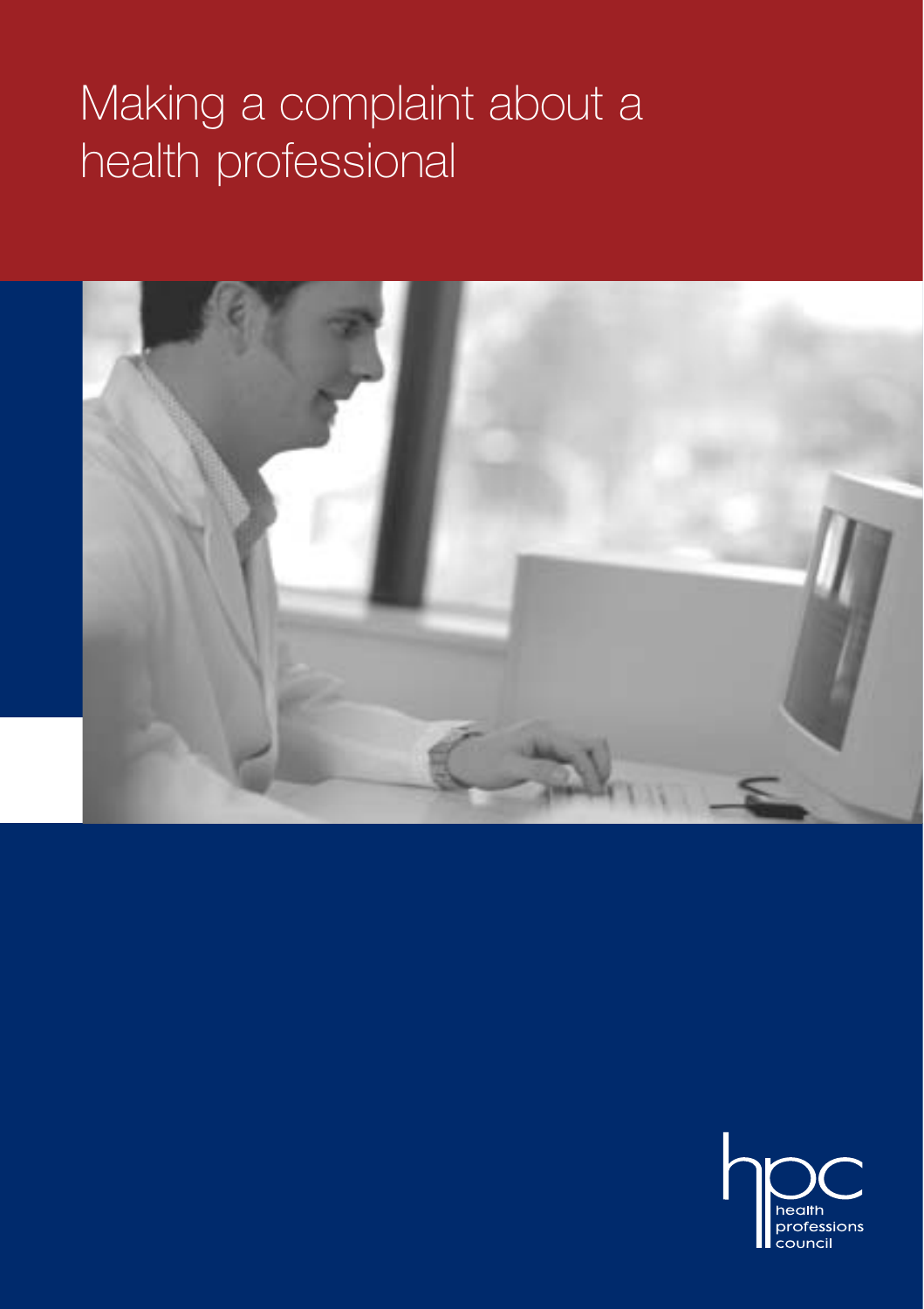## **Contents**

1 About this brochure

About us

Who do you regulate?

2 What if I am not happy with a registrant?

What is fitness to practise?

Who can complain?

3 How to make a complaint

What types of complaints can you consider?

- 5 What happens next?
- 6 Interim orders

What happens next?

What happens at the hearing?

7 What powers does the panel have?

Striking off

8 Reviews of conditions of practice and suspension orders

Council for Healthcare Regulatory Excellence (CHRE)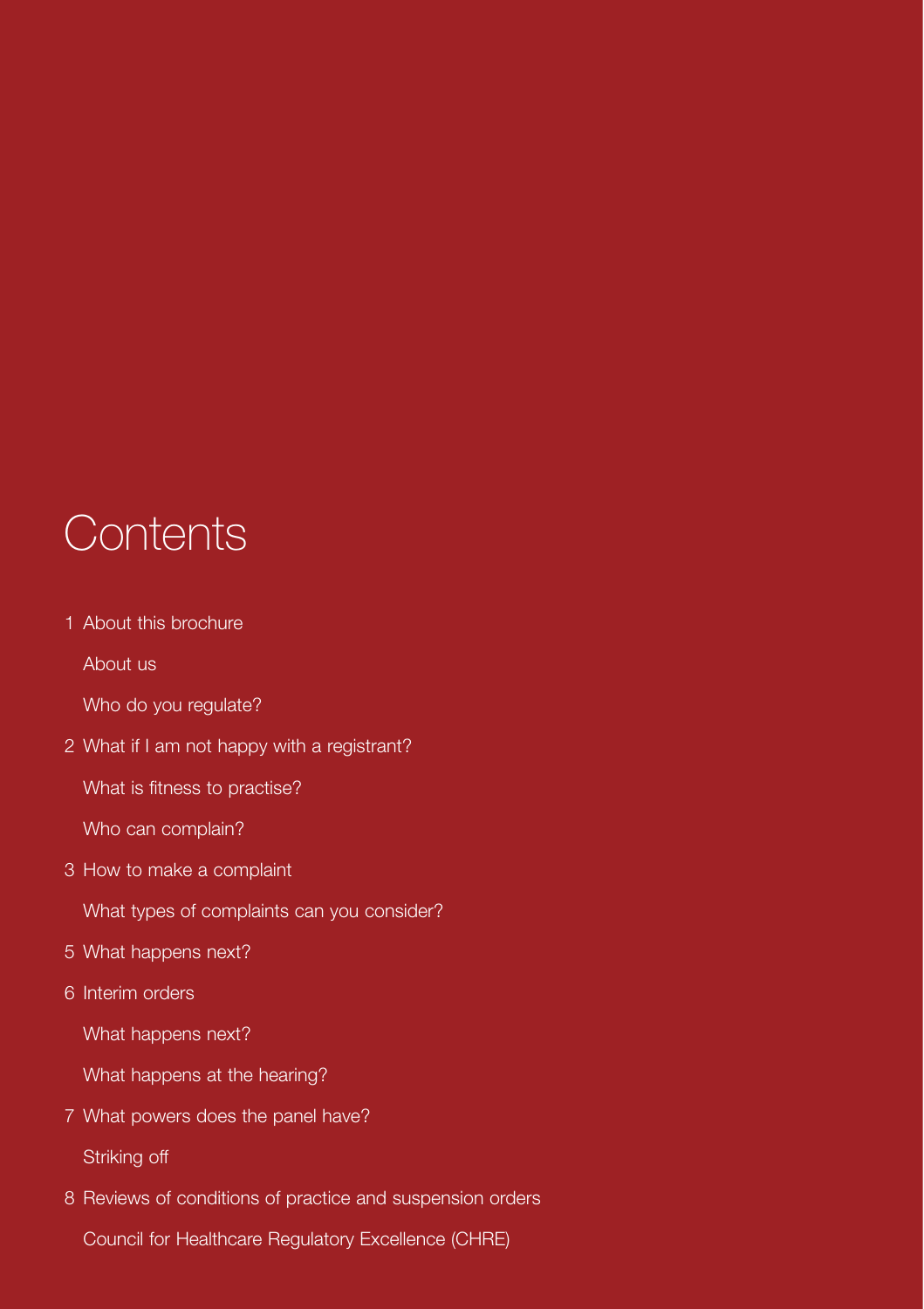## Making a complaint about a health professional

## **About this brochure**

This brochure gives information on how to make a complaint about a health professional. Please read it carefully. If you have any more questions, please contact our Fitness to Practise Department.

## **About us**

We (the Health Professions Council) are responsible for protecting the health and wellbeing of people who use the services of the health professionals registered with us. At the moment, we register members of 13 professions, but we could register members of other professions in the future. We only register people who meet our standards for their professional skills, behaviour and health. Health professionals on our register are called registrants.

### **Who do you regulate?**

The health professions we currently regulate are:

- arts therapists;
- biomedical scientists;
- chiropodists and podiatrists;
- clinical scientists:
- dietitians;
- occupational therapists;
- operating department practitioners;
- orthoptists;
- prosthetists and orthotists:
- paramedics;
- physiotherapists;
- radiographers; and
- speech and language therapists.

Each profession has at least one professional title which is protected by law. It is a criminal offence to claim to be registered with us if you are not, or to use a protected title that you are not entitled to use. We will prosecute people who commit these crimes.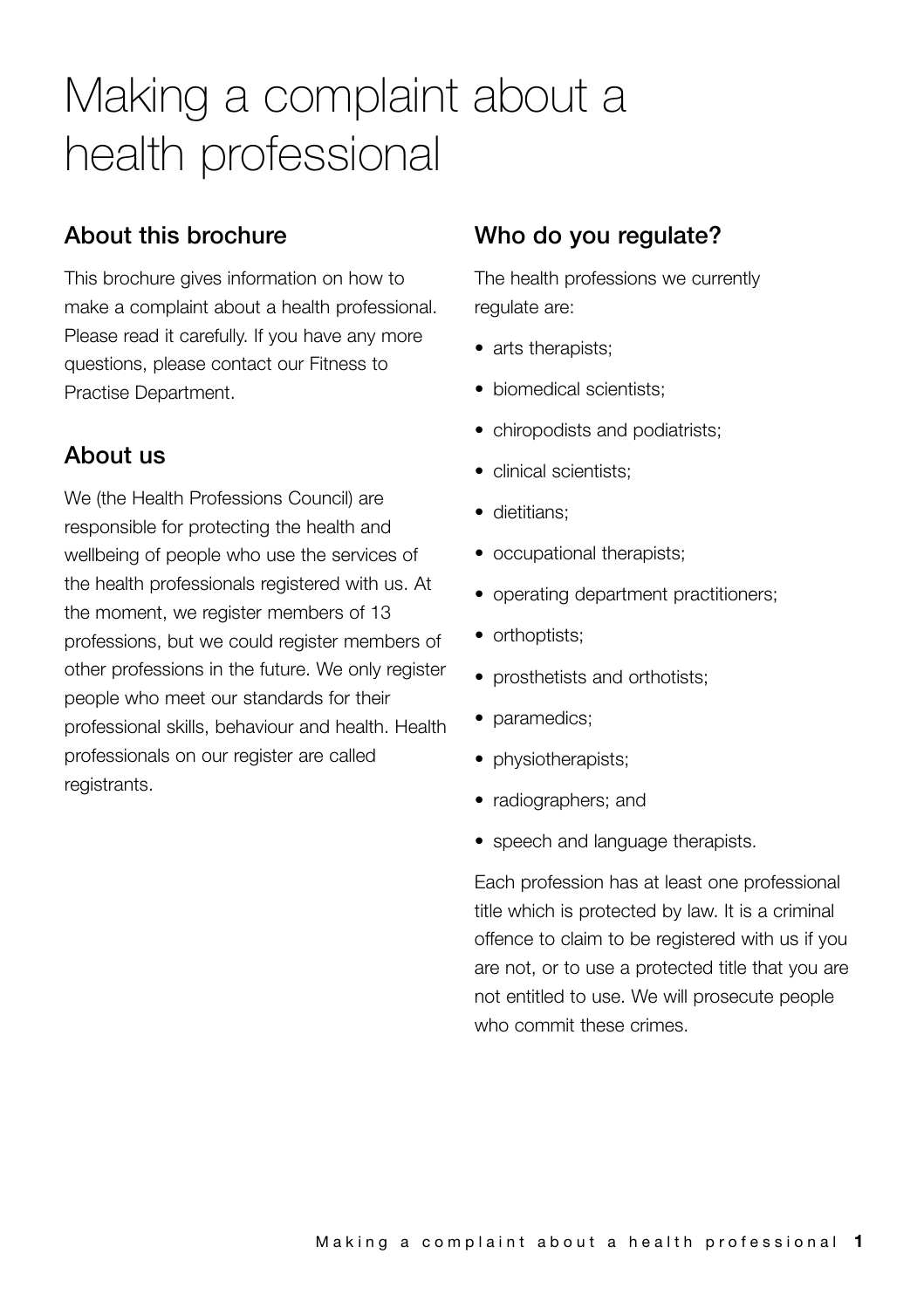## **What if I am not happy with a registrant?**

We try to make sure that all the professionals on our register offer a high standard of care.

However, you may be unhappy with the treatment you are given, or worried about the behaviour or health of a registrant. If this happens, you can always raise your concerns with us.

### **What is fitness to practise?**

Fitness to practise involves more than just competence in a registrant's chosen profession. When we say that registrants are fit to practise, we also mean that they have the health and character, as well as the necessary skills and knowledge, to do their job safely and effectively. We also mean that we trust our registrants to act legally. Our main responsibility is to protect the public so if a complaint is made, we will explain what will happen at every stage of the process.

#### **Who can complain?**

Anyone can make a complaint about a registered health professional. We receive complaints from other registrants, other health professionals, patients and their families, employers, managers and the police. We can only consider complaints about fitness to practise. The type of complaints we can consider are about whether a registrant's fitness to practise is 'impaired' (affected) by:

- their misconduct:
- their lack of competence;
- a conviction or caution for a criminal offence (or a finding of guilt by a court martial);
- their physical or mental health; and
- a determination (a decision reached) by another regulator responsible for healthcare.

We can also consider allegations about whether an entry to the register has been made fraudulently or incorrectly. There is no time limit on considering complaints.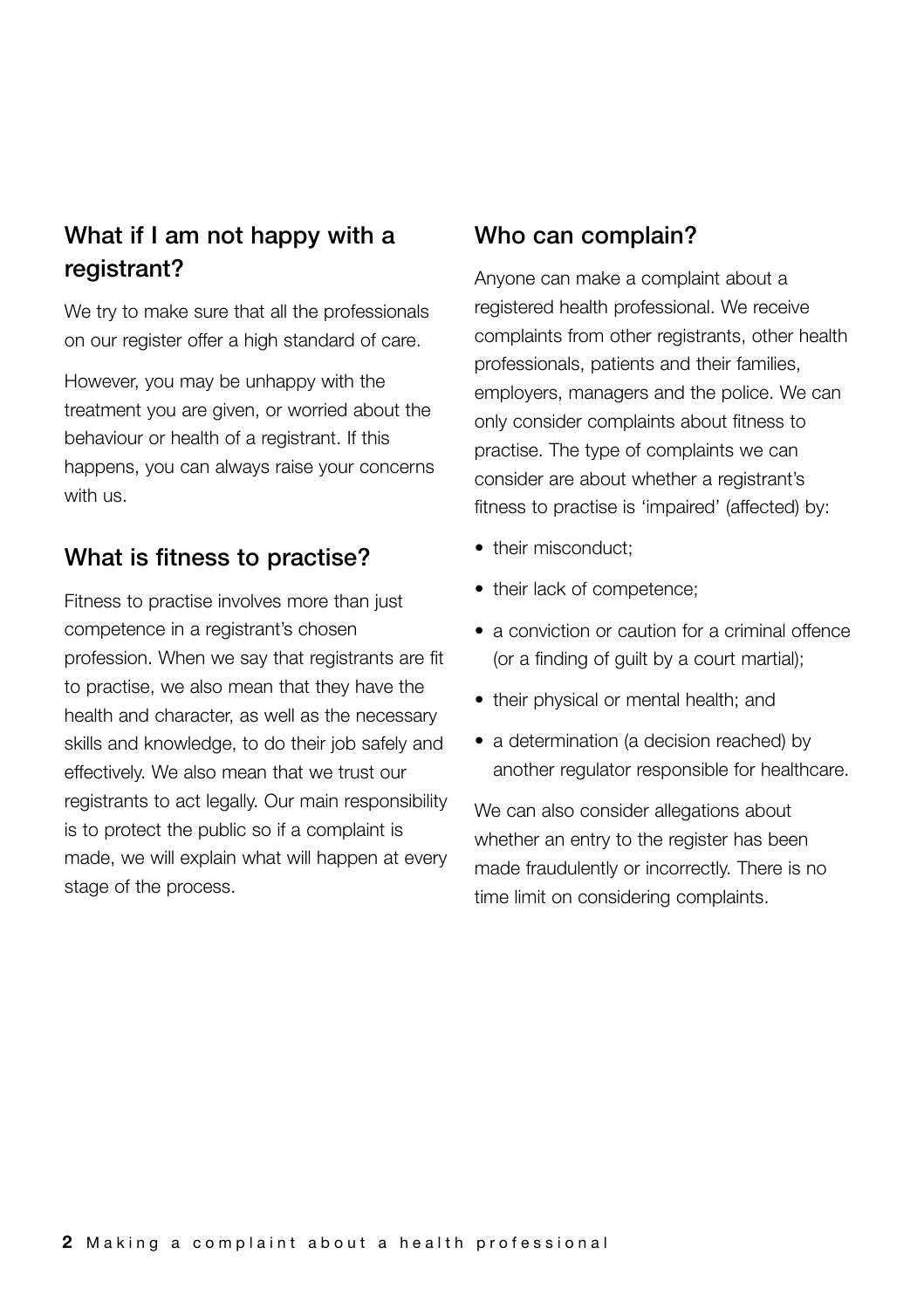#### **How to make a complaint**

If you want to complain about a registrant, you need to write to our Director of Fitness to Practise at the following address.

Health Professions Council Park House 184 Kennington Park Road London SE11 4BU

If you need any more help, you can also contact a member of the Fitness to Practise Department.

Phone: 020 7840 9814

Fax: 020 7582 4874

Email: ftp@hpc-uk.org

Unfortunately, we can currently only accept complaints that are made in writing. However, you can ask someone to write it on your behalf and ask them to sign it on your behalf.

When you write to us, please:

- include your full name and address;
- tell us what has happened, including as much information as you can (such as names, dates and places); and
- include the name, profession and place of work of the registrant, if you can. We understand that you might not have this information, but it will speed things up if you

do. It will speed things up even more if you have the registrant's registration number. You can find this on the certificate we issue to each registrant or by looking on the on-line register.

## **What types of complaints can you consider?**

We can only consider allegations about people on our register. We can only consider allegations if they are due to the reasons set out previously. Our role is to protect the public rather than punish registrants. The standards our registrants must meet are set out in the standards of conduct, performance and ethics and the standards of proficiency. The standards of conduct, performance and ethics set out what kinds of behaviour we expect a registrant to follow. The standards of proficiency set out the skills and abilities we expect a registrant to have. The standards are not a full list, but we will take them into account when considering whether a registrant's fitness to practise is impaired. Because of this, we will always consider individually every case referred to us.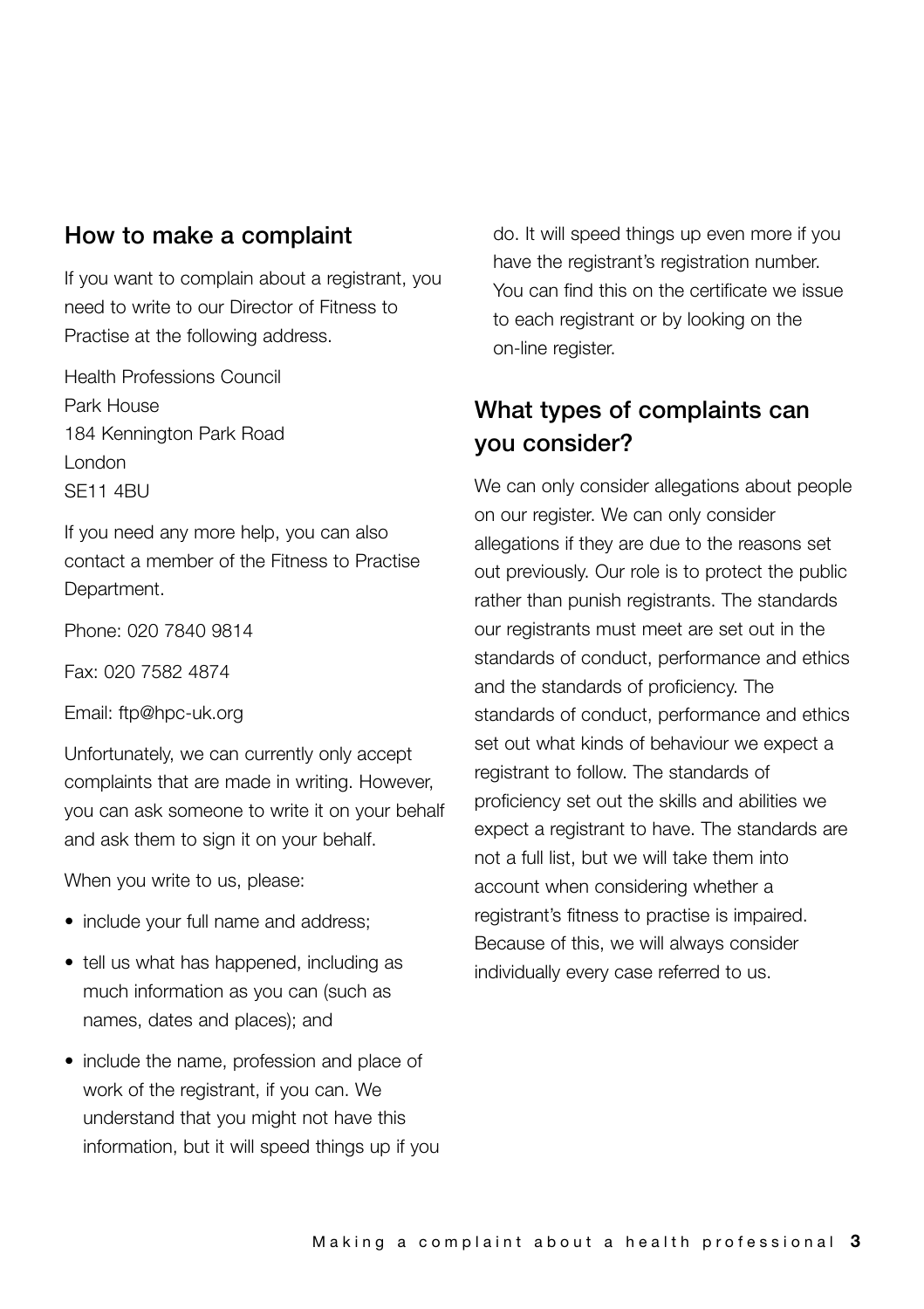We cannot consider complaints against the following groups.

The organisations that can consider these complaints are listed below.

| Profession    | Regulator                        | Phone         | Website               |
|---------------|----------------------------------|---------------|-----------------------|
| Chiropractors | General Chiropractic<br>Council  | 020 7713 5155 | www.gcc-uk.org        |
| Doctors       | General Medical<br>Council       | 0845 357 8001 | www.gmc-uk.org        |
| Dentists      | General Dental<br>Council        | 020 7887 3800 | www.gdc-uk.org        |
| <b>Nurses</b> | Nursing and Midwifery<br>Council | 020 7637 7181 | www.nmc-uk.org        |
| Opticians     | General Optical<br>Council       | 020 7580 3898 | www.optical.org       |
| Osteopaths    | General Osteopathic<br>Council   | 020 7357 6655 | www.osteopathy.org.uk |
| Pharmacists   | Royal Pharmaceutical<br>Society  | 020 7735 9141 | www.rpsgb.org.uk      |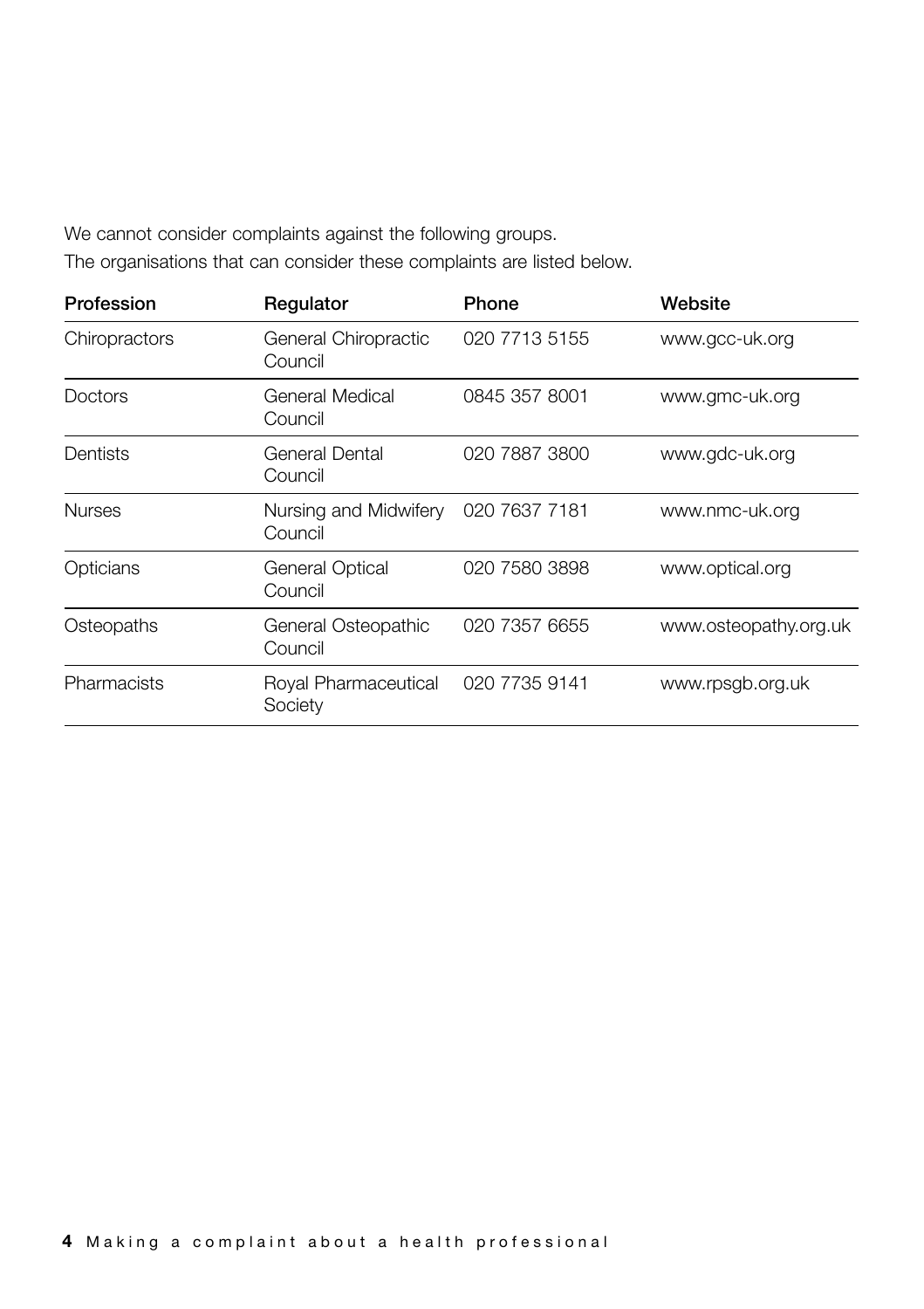#### **What happens next?**

If your complaint is about one of our registrants, we will do the following.

- A fitness to practise case manager will deal with your case. We will give you their details.
- We will write to tell you that we have received your complaint.
- We will write to the registrant to tell them that a complaint has been made against them.
- We will also carry out an investigation into your complaint.

When we write to the registrant, we must pass them a copy of your complaint (and any other relevant documents) so that they know the details of the complaint. If you are worried about this, please let us know.

We will pass all of this information to a panel of our investigating committee. They will meet in private and consider the documents available to see whether we need to take any further action. Each panel is made up of at least three people, including a chairperson, someone from the relevant profession and a lay member (someone who is not on our register). This panel does not make a decision about whether the complaint is proven. They only decide whether it raises any concern about fitness to practise. If they believe it does, they will refer the complaint to another panel. If they decide that a complaint should go forward, they say that there is a 'case to answer'.

If the panel decides that the complaint does not need to be taken any further, they will give reasons for this. We will write to you (and to the registrant) to tell you about this. We cannot consider the same complaint twice.

If the panel decides that there is a case to answer, they will refer the case to one of our fitness to practise committees.

- The conduct and competence committee deals with cases about misconduct, lack of competence, and convictions and cautions.
- The health committee deals with cases where the health of the registrant may be affecting their ability to practise.
- The investigating committee will continue to deal with cases where an entry to the register may have been made fraudulently or incorrectly.

The investigating panel will also draft the allegation that is to be considered by the next panel. This means that they will identify the reasons for referring the case (for example, misconduct or lack of competence). We will write to tell you about this.

At this point, we must publicise referrals made by the investigating panel. This means that the name of the registrant, their registration number and the allegation will be on our website. However, no other information will be available to the public at this stage.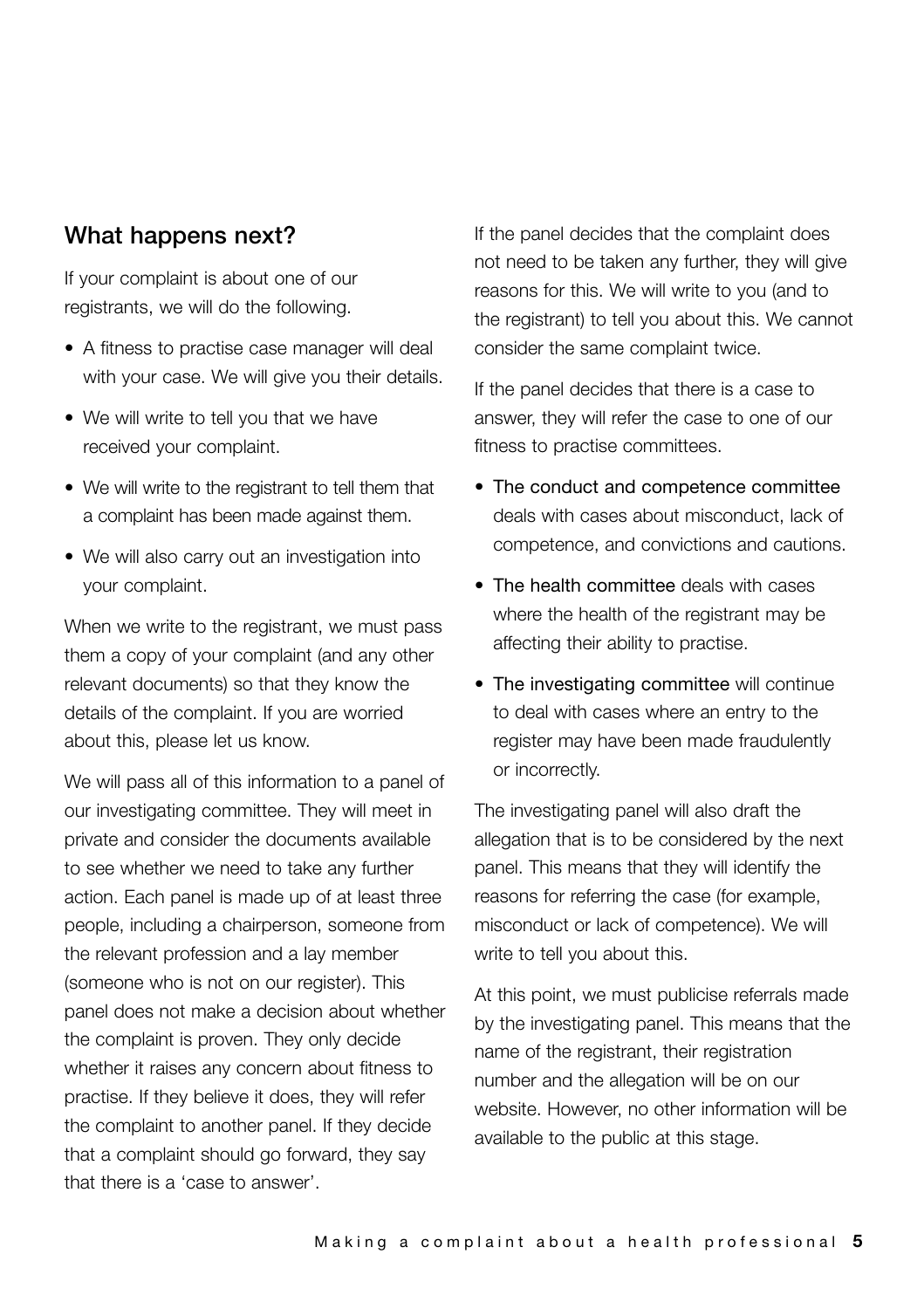#### **Interim orders**

If the investigating panel feels that the allegation is serious enough that the public might need some type of immediate protection, they might make an application for an interim order. If this happens, a hearing will take place, often at short notice. A further panel will consider whether the allegation means that we should place conditions on the health professional's registration or suspend their registration in the period before a final hearing will take place. However, in most cases no application for an interim order is made.

#### **What happens next?**

A hearing will take place to consider whether the allegation against the health professional is proven. We will instruct solicitors, who will identify witnesses and prepare statements and documents in the case. They may contact you to take a witness statement. We have a witness support programme in place and will provide more details if necessary. We may need you to go to the hearing and give evidence.

## **What happens at the hearing?**

Hearings are usually held in public. This means that members of the public (including the press) are able to attend. A shorthand writer will also produce a transcript which (if the case is proven) will be available on our website. However, the hearing may sometimes be held in private if the panel feels this is in the interests of patient confidentiality or to protect the private life of the registrant concerned.

The panel will be made up of a chairperson, a registrant partner and a lay partner. In hearings of the health committee, or if health is felt to be a factor in a particular case, a registered doctor will also be on the panel. A legal assessor will also be present. They play no part in the decision-making process but will advise the panel and the other people involved on points of law and procedure. We try to make sure the hearings are as informal as possible.

Our solicitor will normally open the hearing by presenting the case and calling our witnesses. The registrant or their representative may cross-examine the witnesses. The panel may then ask some questions. Once our case is complete, the registrant may call witnesses or make statements to the panel.

The panel will normally leave the room to decide whether the allegation is proven. If they decide the case is proven, they say that it is 'well-founded'.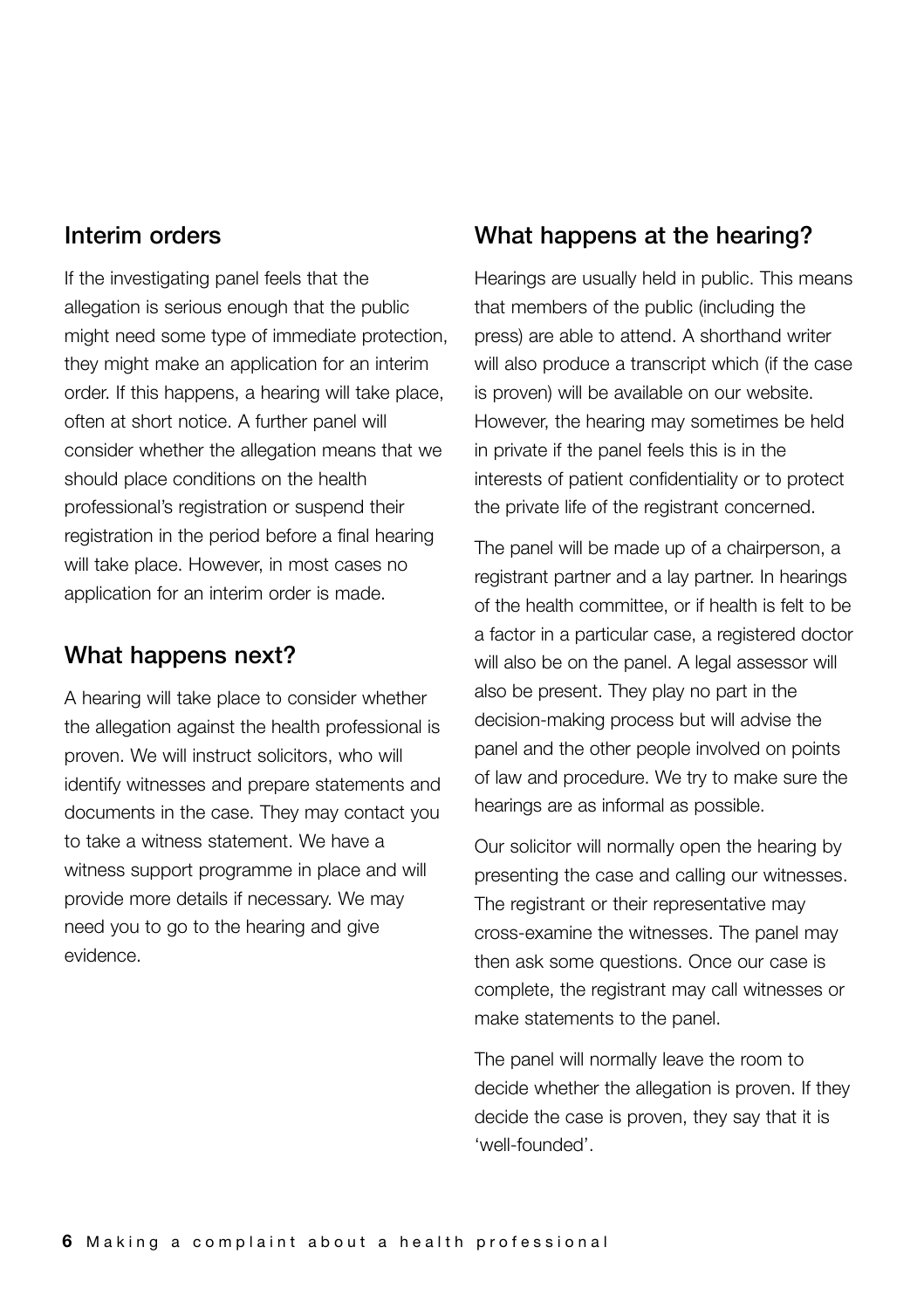## **What powers does the panel have?**

If the panel finds the case to be well-founded, they will return to hear from those present about what action they should take. The panel will return to hear any statements on what they should do. The panel have the following options available.

- 1 They can decide to take no further action.
- 2 They can impose (give) a caution order. This means that the word 'caution' will appear against the registrant's name on the register. Caution orders can be between one and five years long.
- 3 They can place some sort of restriction or conditions on the registrant's registration. This is known as a 'conditions of practice order'. This might include demanding that the registrant works under supervision or has further training.
- 4 They can suspend registration. This may not be for longer than one year.
- 5 They can decide to remove the registrant's name from the register. This is known as a 'striking-off order'.

Any action the panel takes is intended to protect the public and is not intended as a punishment. The panel will always consider the individual circumstances of a case and take account of what has been said by everyone at the hearing before deciding what to do.

In hearings of the health committee or where the allegation relates to lack of competence, the panel will not have the option to strike off a registrant at the first hearing. This is because we recognise that in cases where ill health has impaired fitness to practise, or where competence has fallen below expected standards, it is possible that the registrant's health may improve or, in competence cases the registrant may receive extra training or supervised practice.

#### **Striking off**

We recognise that striking off is a very serious step. A striking-off order will only be imposed in cases where the panel feels that there is no other adequate way to protect the public and maintain public confidence. Circumstances in which a striking-off order may be considered include serious convictions involving violence or sexual misconduct, or where there has been dishonesty or a serious abuse of trust.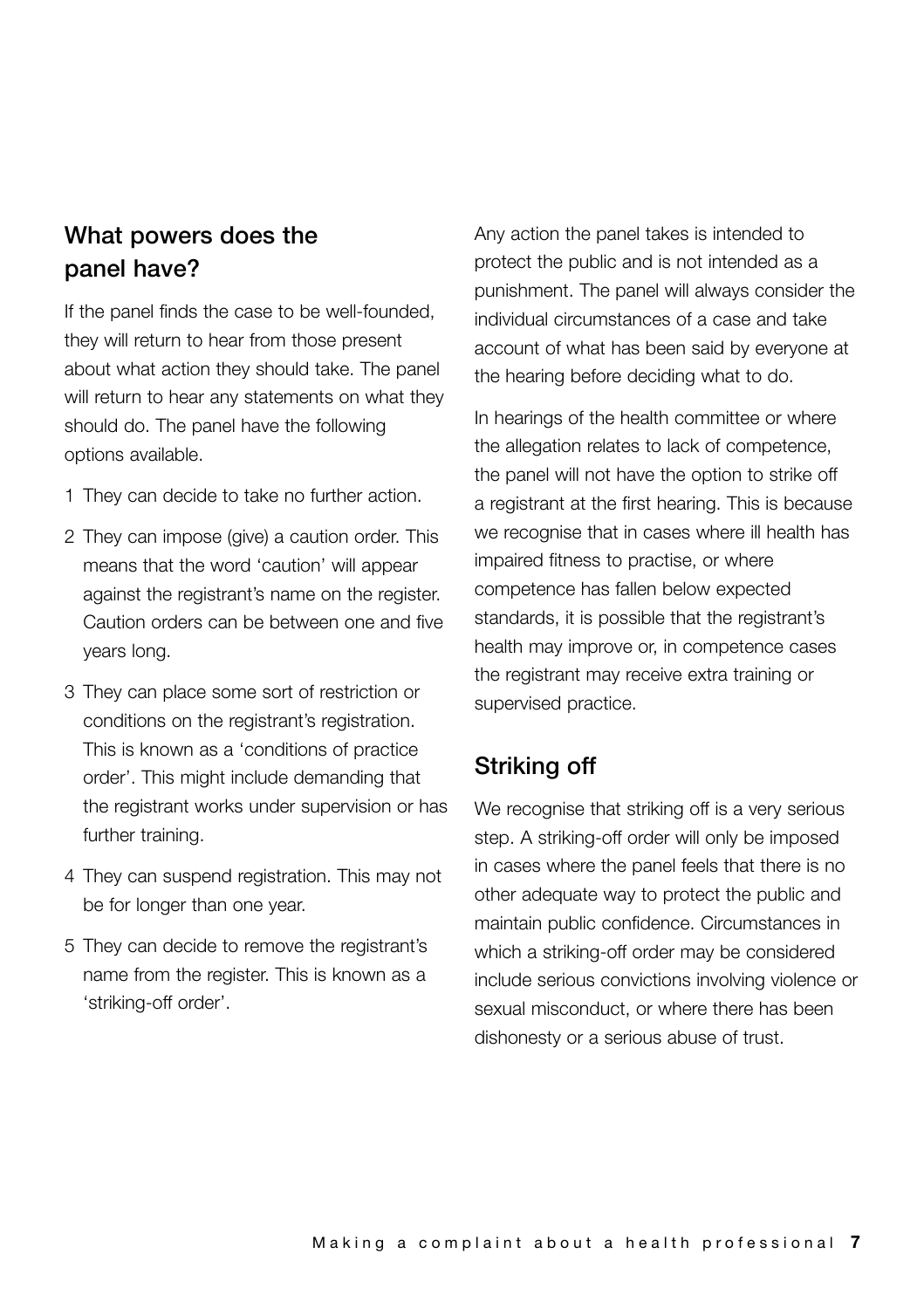## **Reviews of conditions of practice and suspension orders**

If a conditions of practice or suspension order has been imposed, this will be routinely reviewed by a further panel shortly before it is due to end.

If conditions of practice were given, a review panel will look for evidence that the registrant has met the conditions. For example, this might include a report from a supervisor or evidence that the registrant has received further training.

If a suspension order was given, a review panel might look for evidence that the problems that led to suspension have been dealt with. For example, if competence issues led to suspension, the panel might look for evidence that the registrant has received further training.

A review panel will always want to make sure that the public continue to be adequately protected. If they are not satisfied that someone is now fit to practise, they might extend a conditions of practice order or suspension order for a further period. They also have the full range of 'sanctions' (actions) available to them that are listed on the previous page. For example, the panel might replace a suspension order with a conditions of practice order if they feel that this now provides adequate public protection. Similarly, they might consider suspension or striking off if they feel that the registrant has not met the terms of a conditions of practice order.

## **Council for Healthcare Regulatory Excellence (CHRE)**

CHRE is an organisation that promotes best practice and consistency in regulating healthcare professionals by the nine healthcare regulatory bodies, including us.

CHRE may also refer a regulator's final decision on a fitness to practise case to the High Court (or its equivalent throughout the UK) to protect the public. They will do this if they feel that a decision made by the regulatory body is not strict enough.